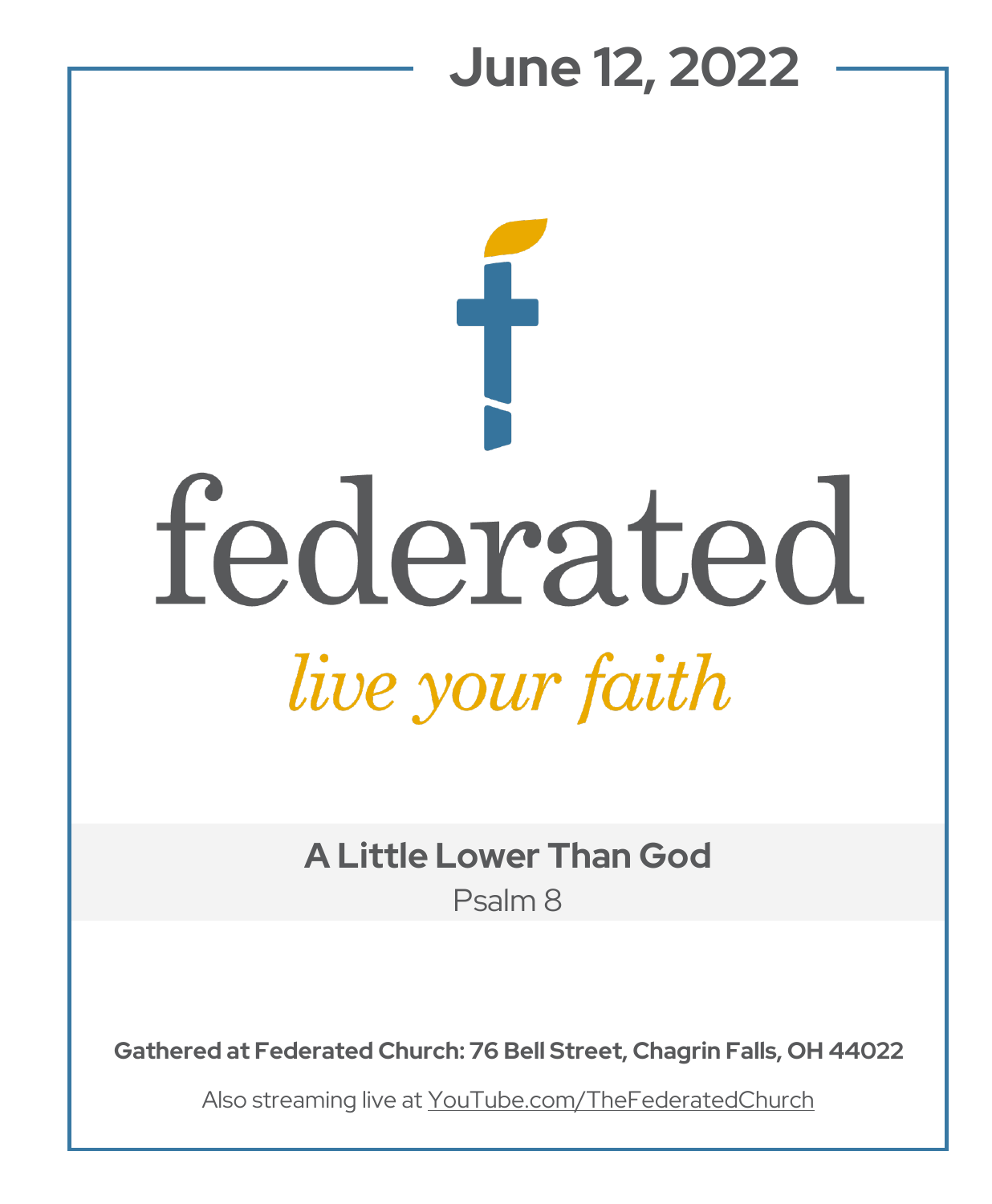

|   | <b>June 12, 2022</b>                                                                                                                                                                                                                                                                                                                                                                                                        | <b>Trinity Sunday</b>                                                                                        | <b>10 AM</b>                              |  |  |
|---|-----------------------------------------------------------------------------------------------------------------------------------------------------------------------------------------------------------------------------------------------------------------------------------------------------------------------------------------------------------------------------------------------------------------------------|--------------------------------------------------------------------------------------------------------------|-------------------------------------------|--|--|
|   | Chimes indicate the service is starting, and silence is appreciated to prepare for worship.                                                                                                                                                                                                                                                                                                                                 |                                                                                                              |                                           |  |  |
|   | Prelude                                                                                                                                                                                                                                                                                                                                                                                                                     | Lord of the Dance (arr. D. Wagner)                                                                           | Marcia Snavely, organ                     |  |  |
|   | <b>Welcome and Announcements</b>                                                                                                                                                                                                                                                                                                                                                                                            |                                                                                                              | Rev. Hamilton Throckmorton                |  |  |
|   | ****                                                                                                                                                                                                                                                                                                                                                                                                                        |                                                                                                              |                                           |  |  |
|   | <b>Introit</b>                                                                                                                                                                                                                                                                                                                                                                                                              | A Psalm of Praise (Benjamin Harlan)                                                                          | Federated Choir;<br>Marcia Snavely, organ |  |  |
|   | * Call to Worship (responsive)<br>Marty Culbertson<br>One: Come, Beloved! It is a glorious day!<br>All: A day to revel in the majesty of God, who creates us.<br>One: Let us worship alongside all the beings of the earth.<br>All: Let us sing praises at the throne of God, who redeems us.<br>One: It is time to celebrate our life-giving relationships,<br>All: Time to recommit to the glory of God, who sustains us! |                                                                                                              |                                           |  |  |
| ∗ | <b>Passing of Christ's Peace</b>                                                                                                                                                                                                                                                                                                                                                                                            |                                                                                                              |                                           |  |  |
| * | <b>Hymn</b>                                                                                                                                                                                                                                                                                                                                                                                                                 | Holy, Holy, Holy! Lord God Almighty!                                                                         | No. 4                                     |  |  |
|   | <b>Opening Prayer</b> (unison; written by Fr. Richard Rohr)<br>In the name of the Holy Formless One,<br>In the name of the Holy Child, who took Form,<br>In the name of the Spirit between these Two,<br>All things are made one.<br>God for us, we call you Father and Mother.                                                                                                                                             |                                                                                                              | Marty Culbertson                          |  |  |
|   |                                                                                                                                                                                                                                                                                                                                                                                                                             | God alongside us, we call you Jesus.<br>God within us, we call you Holy Spirit.<br>But these are only names. |                                           |  |  |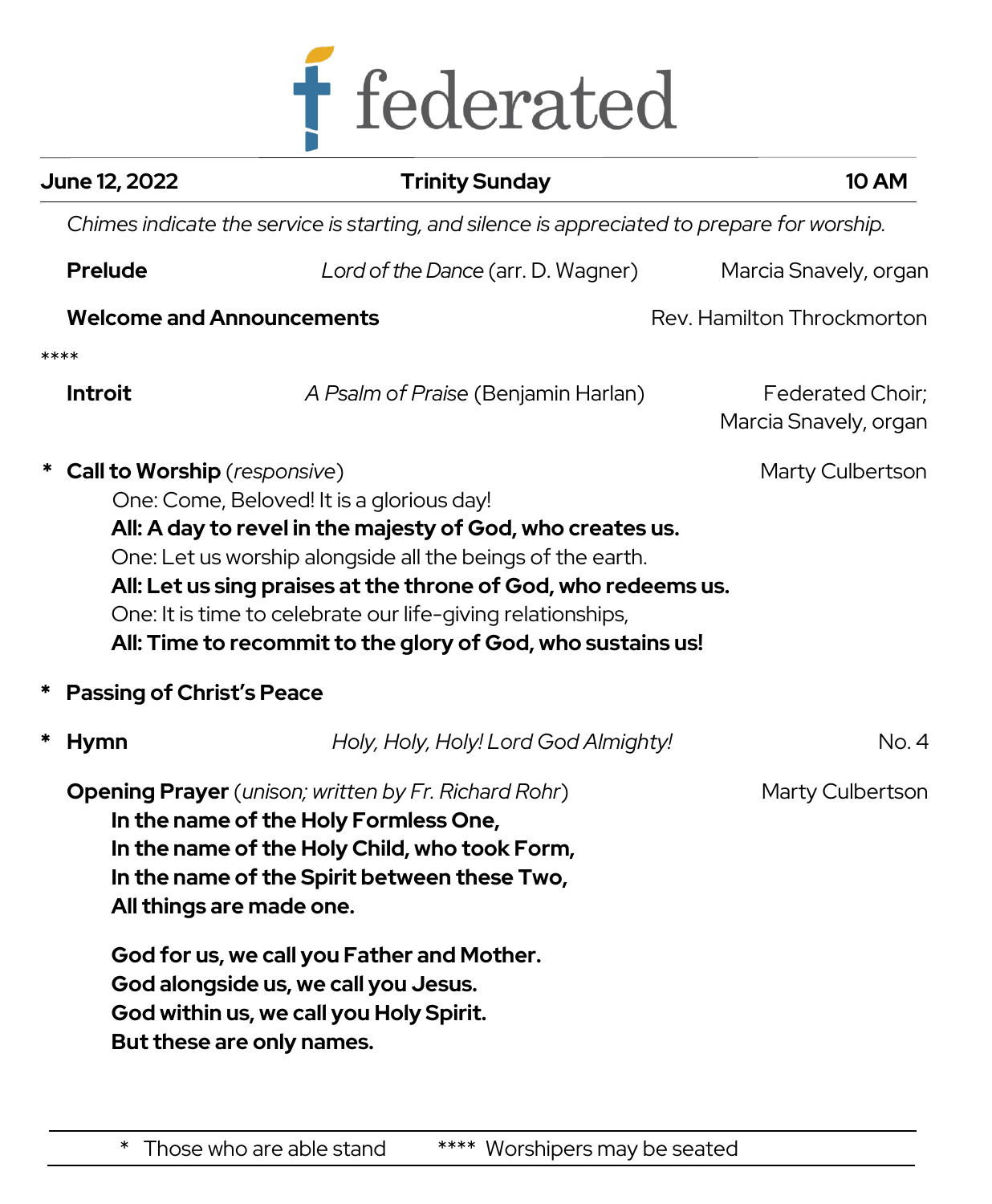|                                            | You are the Eternal Mystery that enables and holds and enlivens all things<br>- even us and even me.<br>Every name falls short of your goodness and your greatness.<br>We can only see who you are in what is.<br>In the beginning, now and always. Amen.                                                                                                                                     |                                                         |                                           |  |  |  |
|--------------------------------------------|-----------------------------------------------------------------------------------------------------------------------------------------------------------------------------------------------------------------------------------------------------------------------------------------------------------------------------------------------------------------------------------------------|---------------------------------------------------------|-------------------------------------------|--|--|--|
|                                            | <b>Generosity Impact Moment</b>                                                                                                                                                                                                                                                                                                                                                               |                                                         | Marty Culbertson                          |  |  |  |
|                                            | <b>Invitation to Generosity</b>                                                                                                                                                                                                                                                                                                                                                               |                                                         | Marty Culbertson                          |  |  |  |
|                                            | Anthem                                                                                                                                                                                                                                                                                                                                                                                        | O Love (Elaine Hagenberg)                               | Federated Choir;<br>Marcia Snavely, piano |  |  |  |
|                                            |                                                                                                                                                                                                                                                                                                                                                                                               | <b>Prayers of Thanksgiving and Fellowship of Prayer</b> | Rev. Throckmorton                         |  |  |  |
|                                            | <b>Lord's Prayer</b><br>Our Father, who art in heaven, hallowed be thy name.<br>Thy kingdom come, thy will be done, on earth as it is in heaven.<br>Give us this day our daily bread.<br>And forgive us our sins, as we forgive those who sin against us.<br>And lead us not into temptation but deliver us from evil.<br>For thine is the kingdom and the power and the glory forever. Amen. |                                                         |                                           |  |  |  |
| *                                          | <b>Hymn</b>                                                                                                                                                                                                                                                                                                                                                                                   | Mothering God, You Gave Me Birth                        | No. 83                                    |  |  |  |
|                                            | <b>Scripture</b>                                                                                                                                                                                                                                                                                                                                                                              | Psalm 8 (responsive with sung response)                 | Page 728                                  |  |  |  |
|                                            | Sermon                                                                                                                                                                                                                                                                                                                                                                                        |                                                         | Rev. Throckmorton                         |  |  |  |
| <b>Affirmation of Baptism and Renaming</b> |                                                                                                                                                                                                                                                                                                                                                                                               |                                                         | Rev. Throckmorton                         |  |  |  |

Ava Killian Rose; Godparent, Alice Morgan

**Congregational Affirmation:** Ava, we affirm our continued walk with you in the common life of this church. We promise you our renewed friendship and prayers as we share the hopes and labors of the church of Jesus Christ. By the power of